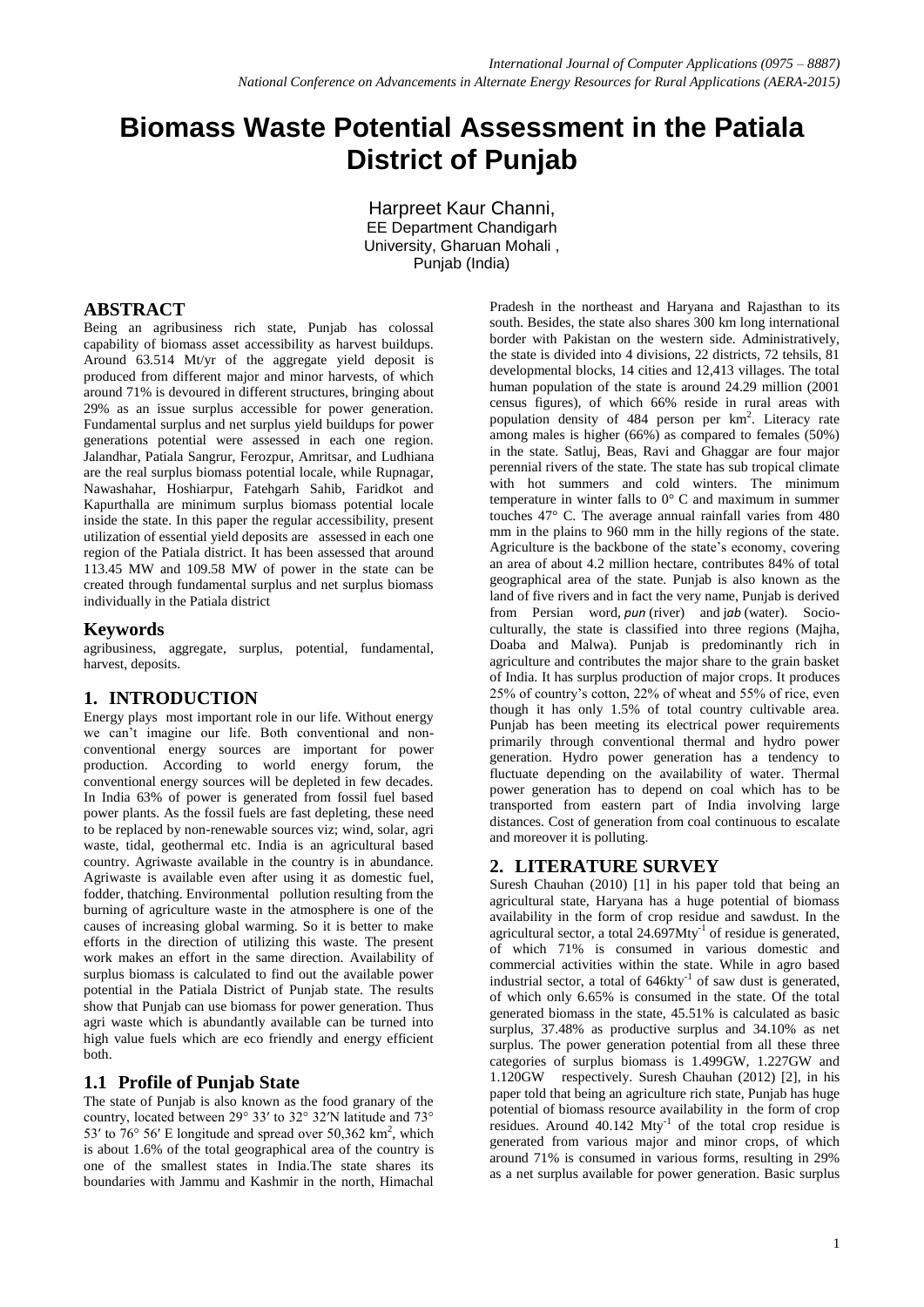and net surplus crop residues for power generation potential were estimated in each district. Sangrur, Ferozpur, Amritsar, Patiala and Ludhiana are the major surplus biomass potential districts, while Rupnagar, Nawashahar, Hoshiarpur, Fatehgarh Sahib, Faridkot and Kapurthalla are least surplus biomass potential districts within the state. It has been estimated that around 1.510 GW and 1.464 GW of power in the state can be generated through basic surplus and net surplus biomass respectively. Besides, the seasonal availability, present usage pattern and costing of important crop residues are also estimated in each district of the state.Subhrabaran Das, Tushar Jash (2008) [3], described that West Bengal is basically an agricultural-based state in India. Agriculture and forest residues are the two main categories of biomass residues generated in West Bengal. Out of the total biomass residues generated in the state, about 79% comes from agriculture. In this paper, district-wise biomass residues generation and the potential for power generation from surplus biomass, in the state, have been estimated. The study is based on a primary survey carried out in West Bengal. It has been estimated that about 2107 MW of power generation is possible.Pratik N. Sheth, B.V.Babu (2009) [4], described a process of conversion of solid carbonaceous fuel into combustible gas by partial combustion is known as gasification. The resulting gas, known as producer gas, is more versatile in its use than the original solid biomass. In the present study, a downdraft biomass gasifier is used to carry out the gasification experiments with the waste generated while making furniture in the carpentry section of the institute's workshop. Dalbergia sisoo, generally known as sesame wood or rose wood is mainly used in the furniture and wastage of the same is used as a biomass material in the present gasification studies. The effects of air flow rate and moisture content on biomass consumption rate and quality of the producer gas generated are studied by performing experiments. The performance of the biomass gasifier system is evaluated in terms of equivalence ratio, producer gas composition, calorific value of the producer gas, gas production rate, zone temperatures and cold gas efficiency. Material balance is carried out to examine the reliability of the results generated. The experimental results are compared with those reported in the literature.

Weiguo Fu, Yanyou Wu (2011) [5], described that the determination of above ground biomass (AGB) is an important step in planning the protection and sustainable use of mangrove resources. In the present paper, allometric relationships for estimating AGB of different morphology mangrove trees on the basis of canopy diameter (CD) and tree height (H) were studied. By comparing of correlation between  $AGB$  and  $CD<sup>2</sup>*H$ , and of relative error rates between measurement value and simulation value within the three mangrove specie, results show that regression equation, in the form of AGB=a( $CD<sup>2</sup>$ \*H)<sup>b</sup>, is very suitable for estimation of AGB of multi-stemmed mangrove trees such as *Aegiceras corniculatum,* and is not suitable for single stemmed mangrove trees such as *Kandelia candel*, but may be applied to those mangrove trees between multi stemmed and singlestemmed in morphology such as *Avicennia marina*.

S.C. Bhattacharya (2009) [6],described that promoting renewable energy in India has assumed great importance in recent years in view of high growth rate of energy consumption, high share of coal in domestic energy demand, heavy dependence on imports for meeting demands for petroleum fuels and volatility of world oil market. A number of renewable energy technologies (RETs) are now well established in the country. The technology that has achieved the most dramatic growth rate and success is wind energy;

India ranks fourth in the world in terms of total installed capacity. India hosts the world"s largest small gasifier programme and second largest biogas programme. After many years of slow growth, demand for solar water heaters appears to be gaining momentum. Small hydro has been growing in India at a slow but steady pace. Installation of some of the technologies appears to have slowed down in recent years; these include improved cooking stoves (ICSs) and solar photovoltaic (PV) systems. In spite of many successes, the overall growth of renewable energy in India has remained rather slow. A number of factors are likely to boost the future prospects of renewable energy in the country; these include global pressure and voluntary targets for greenhouse gas emission reduction, a possible future oil crisis, intensification of rural electrification program, and import of hydropower from neighbouring countries. Zuberi, M.J.S et al. (2013) [7], described that Pakistan is facing severe economic crises due to continuous increasing gap between energy demand and supply. Demand is increasing exponentially and expected to increase more than 66000 MW by 2030 while the supply is observed to remain constant over the last few years due to frozen capacity in spite of having significant renewable/alternate energy resources. Current electricity shortfall has reached up to 6000 MW. This paper investigates the potential of two major biomass energy resources available in Pakistan: Livestock and Bagasse. These resources, if utilized to their full extent for power generation, can contribute up to 42% in the current scenario. The biomass resource quantification is done along with its environmental impact assessment in terms of methane emissions pre and post production of biogas. Economic appeal of biomass energy is demonstrated by a comparative cost analysis among heavy fuel oil, natural gas and biomass (i.e. dung). The ongoing policies and incentives dung). The ongoing policies and incentives on biomass energy usage, and bottlenecks in making the biomass a component of energy portfolio of Pakistan are also reviewed. [Tripathy, P.](http://ieeexplore.ieee.org/search/searchresult.jsp?searchWithin=%22Authors%22:.QT.Tripathy%2C%20P..QT.&newsearch=true) et al. (2015) [8], explained that due to facing with the innumerable number of crises centered on depletable energy sources, mankind is trying its best to wriggle itself out of the situation through greater reliance with sources of energy which are not depletable, in particular, the renewable ones like the solar energy and its immediate manifestation, viz.biomass, wind energy and hydro power. Thus bringing in sustainability and the national needs as our prime focus, it can be well addressed that the renewable energies should be given more priority and be supplemented with more emerging technologies. Considering that the energy consumption is increasing with populations and economic developments, there is a high need that the oil dominated world economy should be prioritized to be changed. The requirement for the replacement fuels will distinctly increase based on the fact that the third decade of 21st century is approaching at a fast pace, nevertheless, it cannot be denied that the alternative energies will take around five to fifteen years to get developed. Taking these factors into our consideration, it is at this point when we think of an efficient energy source, as there is an urgent need to control the harmful effects on the environment, so as to have a better environment. Relating this to energy, we find biomass energy to be best applicable at this scenario. The cause for this choice has been gradually brought to the limelight, with the passage of this piece of research work. The potential of biomass in the state of Odisha has also been highlighted.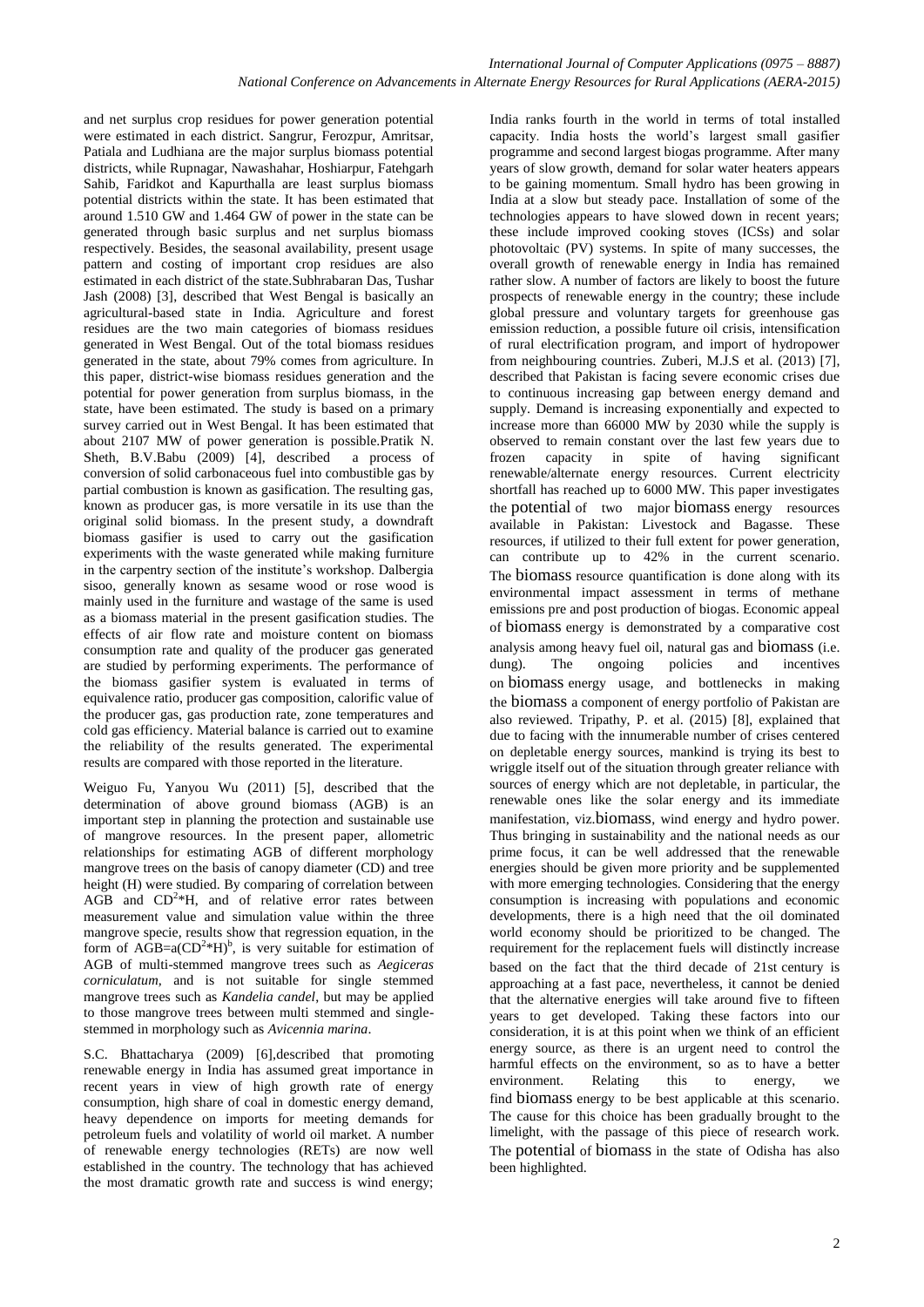Glavas, H et al.(2014) [9], provided an overview of the biomass potential as Croatian significant renewable energy source especially in the region of Slavonia and Baranja. Starting from the national energy framework authors points to the decline of primary energy supply in Republic Croatia and decrease in energy efficiency. Quantity and energy potential of biomass from crop residues, fruit and grape production in Slavonia and Baranja has been estimated. In conclusion, authors provide suggestions for specific evaluation of agricultural solid biomass potential in Slavonia and Baranja region. Al-Soud et al. (2015) [10], in this paper they addressed the current status and the future potentials of renewable energy applications in Jordan, the data analysis shows that Solar is by far the renewable source with largest the oreticalpotential, with 1,642 GW, followed by wind, which potential is in the range of 182-319 GW potential of other renewable energies is comparative small like Biomass/Biogas potential is estimated at 30-50 MW. According to the analysis carried out, the maximum renewable energies grid can handle in 2020 is 1650 MW wind and 800 MW solar, within a confidence interval of 95%. Following economic criteria wind capacity is allocated first as is the most economic advantageous, followed by Photovoltaic and concentrated Solar Panel. Biomass will enter as plants are constructed. The Jordanian Government strategy targets the implementation of 1,800 MW of Renewable generation capacities by 2020. These will be split in 1,200 MW wind power plants, and 600 MW solar plants. The indicative prices of different renewable energy sources are presented. The Economic profitability indicators: Economic Net present Value (ENPV) and Economic Internal Rate of Return was presented in this paper. Shuma, R.M et al. (2015) [11], described that solid biomass continues to be the primary energy source for a significant proportion of Sub-Saharan African society. It is estimated that 80% of energy for heating and cooking in this subcontinent is derived from round wood biomass resulting in estimated annual rate of deforestation of 0.7%. This is unsustainable. This is despite the existence of a substantial resource of loose biomass (forest and agricultural residues) that is produced and disposed of annually. However, one major challenge in harnessing loose biomass as a source of energy is low energy density and poor combustion behaviour. Biomass briquetting technologies can be deployed to improve energy density and combustion behaviour of loose biomass. This requires understanding of the energy content in locally available loosebiomass sources. This paper investigates the calorific values (energy content) and combustion behaviour of loose biomass collected from a region in the Limpopo Province of South Africa. The aim of the investigation is to understand the energy value and hence viability of using such loose biomass with the overall goal of developing recipes for biomass briquetting in the region. Calorific values were measured for 12 samples of loose biomass and their combustion behaviour analysed. Certain loose biomass sources are then identified as potential briquetting candidates.

#### **3. PROBLEM FORMULATION**

Keeping in mind the threat of fast depletion of finite resources of energy, green house gas effects in the environment, increase prices of oil and natural gases, ozone layer depletion. It is decided to do mathematical analysis to find out assessment of biomass energy production potential in the different districts of Punjab. Punjab being an agricultural state has no coal, oil, gas reserves. So it has to depend on others for the supply of fossil fuels. The results indicate that Punjab has

abundant biomass resources and biomass is found to be one of the promising areas.

## **3.1 Objectives**

Considering the literature review observations the present work has been formulated with the following objectives:

- Calculation of availability of different biomass resources.
- Area wise data collection of different biomass resources.
- Land efficiency for biomass assessment.

#### Suggestion for utilization of available biomass

#### **3.2 Methodology of study**

To achieve the stated objectives, following methodology will be adopted:

- Data (area under crops, grain production , Agriresidue output) pertaining to different local growing crops will be collected from local patwaris.
- The rich experience of Farmers will also be collected regarding crop production and cropresidue.
- For this project data will be collected from PEDA Chandigarh India. This agency collect data from field survey and direct inrerview method.

### **4. PROFILE OF PATIALA DISTRICT**

Patiala district is one of the famous states of Punjab. Forming the south-eastern part of the state, it lies between 29°49" and 30°47" north latitude, 75°58" and 76°54" east longitude.It is surrounded by the districts of Fatehgarh Sahib & Rupnagar and the Union Territory of Chandigarh in the north, Sangrur district in the west, Ambala and Kurukshetra districts of neighbouring state of Haryana in the east and Kaithal district of Haryana in the south. It is the  $6<sup>th</sup>$  most populated district of the Punjab after Amritsar, Ludhiana, Gurdaspur, Sangrur and Jalandhar. Patiala district is a predominantly rural district. As per the 2011 census, 59.74% lived in rural areas and only 40.26% lived in urban areas.The Climate here is typical of Punjab plain i.e. very hot in summer and very cold in winter. The district is generally dry and hot, with monsoon lasting three months. Both summer and winter are severe. The annual average rainfall is 688 mm. On an average there are 61 rainy days. The variation in rainfall is appreciable. The month of May is the hottest with the mean monthly maximum temperature of 43.1°Celsius. January is the coldest month<br>with mean monthly minimum temperature of with mean monthly minimum temperature of 2.1°Celsius.Patiala District consists of 5 tehsils/subdivisions viz.Pattran, Nabha, Patiala, Rajpura Samana. Besides, there are 3 sub-tehsils, viz. Bhadson,Dudhan Sadhan Ghanaur. The district is divided into 8 development blocks. According to 2011 figures of District Statistical Office, the district has 924 inhabited villages.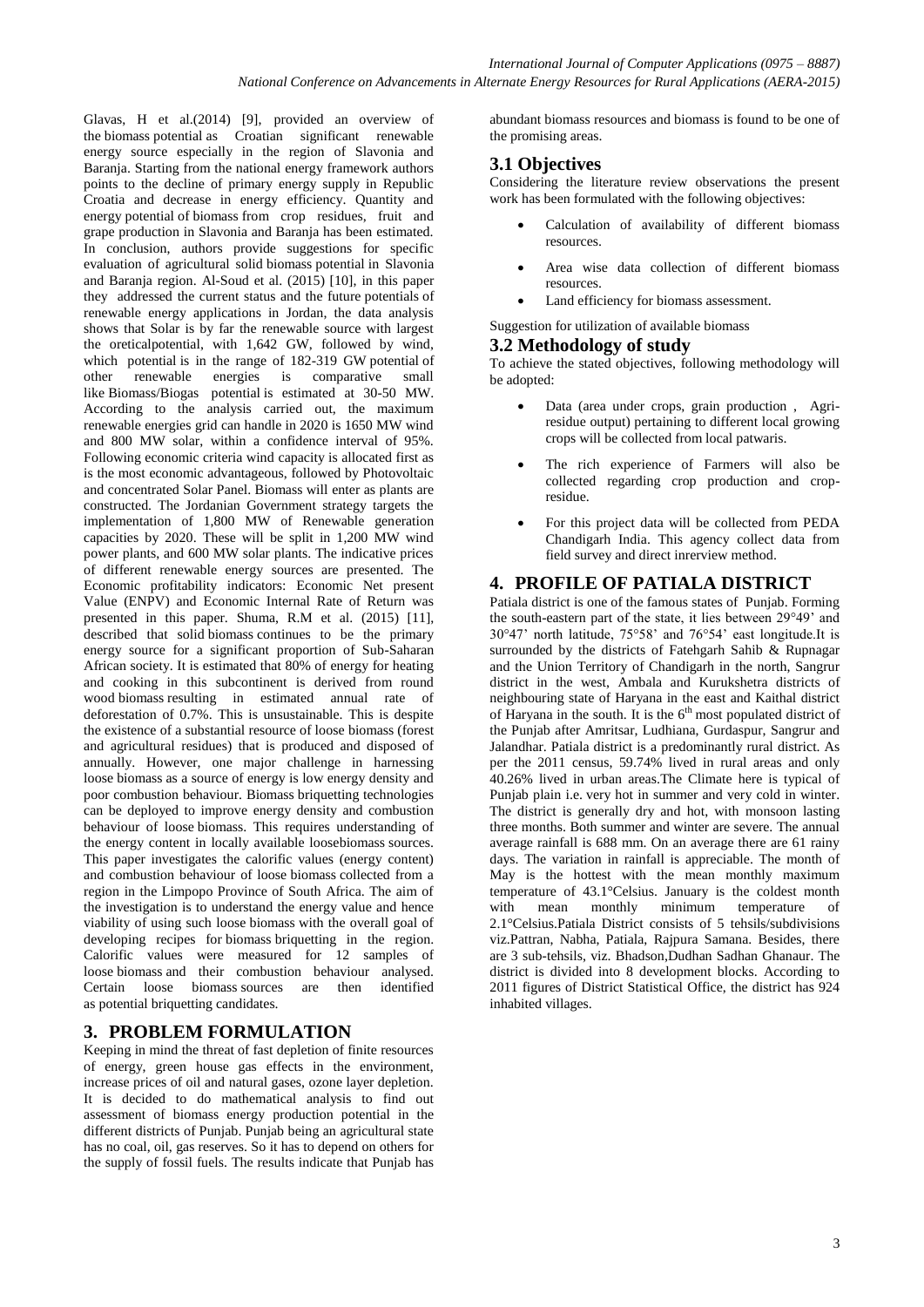*National Conference on Advancements in Alternate Energy Resources for Rural Applications (AERA-2015)*

#### **Table 1 Patiala District at a glance**

| Geographical location: Latitude(North)    | $30^{0}$ 34'             |
|-------------------------------------------|--------------------------|
| Longitude(East)                           | $76^0 38'$               |
| Administration Setup (in nos.)            |                          |
| Sub Tehsil                                | 3                        |
| Tehsils/ Sub Division                     | 5                        |
| <b>Blocks</b>                             | 8                        |
| Cities                                    | 9                        |
| <b>Towns</b>                              | 11                       |
| Villages                                  | 924                      |
| Population Distribution                   |                          |
| <b>Total Population</b>                   | 1,895,686                |
| <b>Rural Population</b>                   | 1,132,406                |
| <b>Urban Population</b>                   | 763,280                  |
| <b>Population Density</b>                 | 570                      |
| (persons per Sq.km)                       |                          |
| <b>Literacy Rate</b>                      |                          |
| Rural                                     |                          |
| Male                                      | 76.32                    |
| Female                                    | 63.25                    |
| <b>Urban</b>                              |                          |
| Male                                      | 88.90                    |
| Female                                    | 81.02                    |
| (in 000 ha)<br>Land use Pattern           |                          |
| Geographical area                         | 322                      |
| <b>Forests</b>                            | 12.                      |
| Barren and Unculturable land              | $\overline{\mathcal{A}}$ |
| Land put to Non agricultural Use          | 36                       |
| Culturable Waste                          | 7                        |
| Permanent Pastures and other grazing land | 0.01                     |
| Net Sown Area (in hectares)               | 263                      |
| Gross Sown Area (in hectares)             | 535.5                    |
| Land under Misc. tree crops and groves    | ---                      |
| Not included in net sown area             |                          |
| Source: Statistical Abstract of Punjab    |                          |

#### **5. INTRODUCTION TO BIOMASS**

All organic matter is called biomass and the energy released from the biomass when it is burnt is called biomass energy. In India, biomass is always very important energy source for generation due to its properties like renewable, widely available and carbon neutral. All other sources like hydro power generation is feasible only if area has plenty of water resources, wind energy is usually near coastal areas and solar energy has high capital investment. But the biomass is the major source of energy available all over the India for renewable power generation. Biomass has always been an important energy source for the country in view of the benefits it offers. It is renewable, broadly available, carbonneutral and has the potential to provide large employment in



Source :District Administration Patiala,Punjab

#### **Figure 1 Geographical map of Patiala District**

the rural areas. Biomass is also capable of providing continuous energy. About 32% of the total primary energy use in the country is still generated from biomass and more than 70% of the country"s population depends upon it for its energy desires. Ministry of New and Renewable Energy has realized the potential and role of biomass energy in the Indian environment and hence has started a number of programs for support of efficient technologies for its use in various sectors of the economy to make sure derivation of maximum benefits. Biomass power generation in India is an industry that attracts investments of over Rs.600 crore every year, generating more than 5000 million units of electricity and yearly employment of more than 10 million man days in the rural areas. Since, Punjab is agricultural state, so biomass is in abundant in Punjab. There are two major agricultural seasons in the state "Rabi"(winter crop) and "Kharif" (summer crop). The major crops grown during the Rabi season are wheat, arhar (Cajanus Cajan), barley (Hordeum vulgare), gram, mustard (Brassica juncea), sunflower (Helianthus annuus), cotton, dry chillies, sesamum and fodder, while during Kharif season paddy, bajra (Pennisetum glaucum), jowar (Sorghum bicolor), maize (Zea mays), moong (Vigna radiata), ground nut (Arachis hypogaea) and sugarcane (Saccharum arundinaceum) are important crops. Apart from these crops, there are various other crops such as vegetables, potatoes, tomatoes, green manure, etc., which are categorized as 'Insignificant Crops'. Here, it is important to mention that in the present study we took only major and minor crops. A crop was considered major if its crop area fraction was 10% orabove of the total cultivated area or one or more of its residues had the residue fraction of 10% or above of the total residue production of the district. A crop was considered minor if it was not covered under the major crop and had either crop area fraction of 2.5% or above or one or more of its residues had the residue fraction of 2.5% or above. Crops that do not qualify either as major or minor was considered 'Insignificant crop'. Data for the insignificant crops were not calculated in the present resource assessment study due to miniscule contribution by such crops in the total biomass production. The total biological residue generation was expressed in kt perseason at 10% moisture content and CRR (Crop to Residue Generation Ratio) measured in terms of their weight and averaged. The residues generated from the major crops consists of wheat straw and husk, barley stalk, gram stalk, mustard stalk, sunflower stalk, cotton stalk, fodder grass stalk, paddy straw and husk, bajra stalk, husk and sugarcane leaves and trash as shown in Table 2.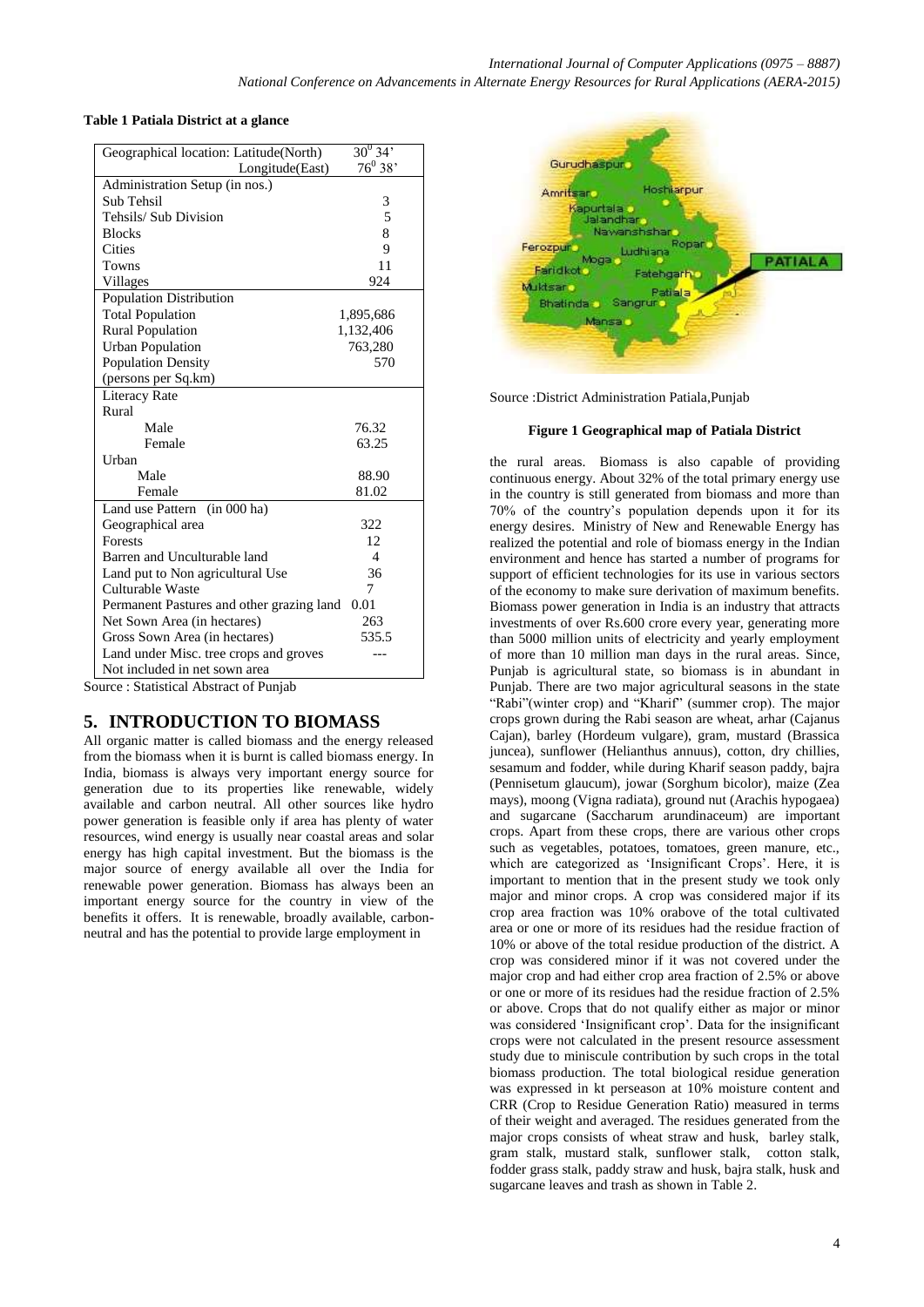| Sr.                      | Type of<br>agrireside<br>crop             | R.P.R.           | <b>Crop</b><br>Yield(Q) | Agri-residue<br>prod.(Q/acre) |
|--------------------------|-------------------------------------------|------------------|-------------------------|-------------------------------|
| $\mathbf{1}$             | Paddy<br>Straw**                          | $\overline{1.7}$ | 28                      | 47.6                          |
| $\overline{2}$           | Paddy<br>Husk**                           | 0.2              | 40                      | 8                             |
| 3                        | Wheat<br>Straw **                         | 1.15             | 22                      | 25.3                          |
| $\overline{\mathcal{L}}$ | Sugarcane<br>(Tops and<br>Leaves $)$ **   | $\overline{0.3}$ | 400                     | 120                           |
| 5                        | Maize<br>(Stalk and<br>$Cobs)*$           | 2.5              | 32                      | 80                            |
| 6                        | Cotton<br>(Stalks)*                       | 3.5              | 3                       | 10.5                          |
| 7                        | Rapesed<br>and<br>Mustard<br>$(Straw)*$   | 2.1              | 4.72                    | 9.912                         |
| 8                        | Bajra<br>(Stalk<br>$andCob)$ <sup>x</sup> | 1.85             | 3.622                   | 6.7                           |
| 9                        | Gram<br>$(Stalk)^{x}$                     | 1.08             | 5.72                    | 6.176                         |
| 10                       | <b>Barley</b><br>$(Stalk)*$               | $\overline{1.2}$ | 14.74                   | 17.69                         |
| 11                       | Jowar<br>$(Stalk)^x$                      | 1.65             | 3.52                    | 5.809                         |
| 12                       | Sunflower<br>$(Stalk)*$                   | 2.4              | 7.6                     | 18.24                         |

**Table 2. Categorization and Production of main agriresidue**

Source: Agricultural Office

#### **5.1 Biomass Classification**

Primary and secondary data was compiled and analyzed to calculate the surplus biomass and power generation potential from all the Villages of the Patiala District. In estimating the surplus biomass, the following classification of biomass by utilization was used:

- Basic Biomass Generation $[kt/yr]$  = Kharif or Rabi residue generation can estimated using the CRR(Crop to Residue Ratio) for all the seasons of the year.
- Total Biomass Generation  $[kt/yr] = Sum$  of the Biomass Residue generated from all the seasons in the year.

# **6.2 Crop Residue Consumption from Agriculture Sector**

The agricultural residue consumption has been categorized into four categories such as domestic fuel, fodder, thatching and manuring in the district. The total residue consumption from the agriculture sector in the state is 2389.1 Kt/yr, which is about 50.65% of the total generation. Of this, domestic fuel and fodder together consume more than 90%, while rest is used in thatching and manure form. Corresponding to the higher production potential, agricultural residue consumption

- Basic Surplus Biomass  $[kt/yr]$ ) = Basic Biomass Generation -- (Fodder + Thatching and Other non fuel domestic usages).
- Net Surplus Biomass [kt/yr] =Basic Surplus Biomass -- (Domestic fuel use\*K + Manure and similar usage).

As per the present technologies, the judgmental factor K is expected to be around 25%, which indicates the potential for having the biomass consumption for domestic fuels, by efficiency improvement [12].

# **6. RESULTS 6.1 Crop Residue Generation From Agriculture Sector**

The total residue generation from all the major and minor crops in the district was reported to be 10095.27Kt/yr. Of this, Wheat and Paddy in the form of straw and husk alone contributed more than 86%, while remaining was contributed by residues of cotton, fodder , sugarcane etc. Nabha and Samana reported as major crop residue potential villages within the district, which is due to the large agricultural land, maximum net sown area, higher crop yield, better irrigation facilities, more irrigated area, higher cropping intensity and introduction of high yielding varieties of crop seeds in these villages. Among least crop residues generation villages are Ghanour and Rajpura. These villages have less of agriculture area and more of forest area (Table 3).

|        | Table 3. Biomass Generation in the Patiala district of |  |  |  |
|--------|--------------------------------------------------------|--|--|--|
| Punjab |                                                        |  |  |  |

| Villages          | Area<br>(Hec) | Total<br><b>Biomass</b><br>(Kt/yr) | <b>Total</b><br>cons.<br>(Kt/yr) | <b>Basic</b><br><b>Surplus</b><br><b>Biomass</b><br>(Kt/yr) | <b>Net</b><br><b>Surplus</b><br><b>Biomass</b><br>(Kt/yr) |
|-------------------|---------------|------------------------------------|----------------------------------|-------------------------------------------------------------|-----------------------------------------------------------|
| <b>Bhunerheri</b> | 37025         | 560.90                             | 284.11                           | 288.10                                                      | 278.25                                                    |
| Ghanour           | 33135         | 454.33                             | 230.13                           | 233.34                                                      | 225.38                                                    |
| Nabha             | 61829         | 957.51                             | 485.00                           | 491.77                                                      | 475.00                                                    |
| Patiala           | 36281         | 555.08                             | 281.16                           | 285.09                                                      | 275.36                                                    |
| Patran            | 39550         | 597.62                             | 302.71                           | 306.94                                                      | 296.47                                                    |
| Rajpura           | 28065         | 417.90                             | 211.67                           | 214.63                                                      | 207.31                                                    |
| Samana            | 39802         | 661.21                             | 334.92                           | 339.59                                                      | 328.02                                                    |
| Sanour            | 34122         | 512.13                             | 259.40                           | 263.03                                                      | 254.06                                                    |
| <b>Total</b>      | 309809        | 4716.68                            | 2389.1                           | 2422.49                                                     | 2339.85                                                   |

is also reported high in Villages Nabha and Samana. This is because of the large number of rural human and domestic cattle population. Most of the residue generated from wheat, is used for fodder, while Paddy husk besides being used as fodder, is also consumed in making dung cakes and sold within the neighboring areas. While cotton stalks are used as firewood at domestic level, major portion of mustard husk is traded or sold as fuel to the brick kiln owners by farmers. The least biomass consuming districts are Ghanour and Rajpura (Table 4).